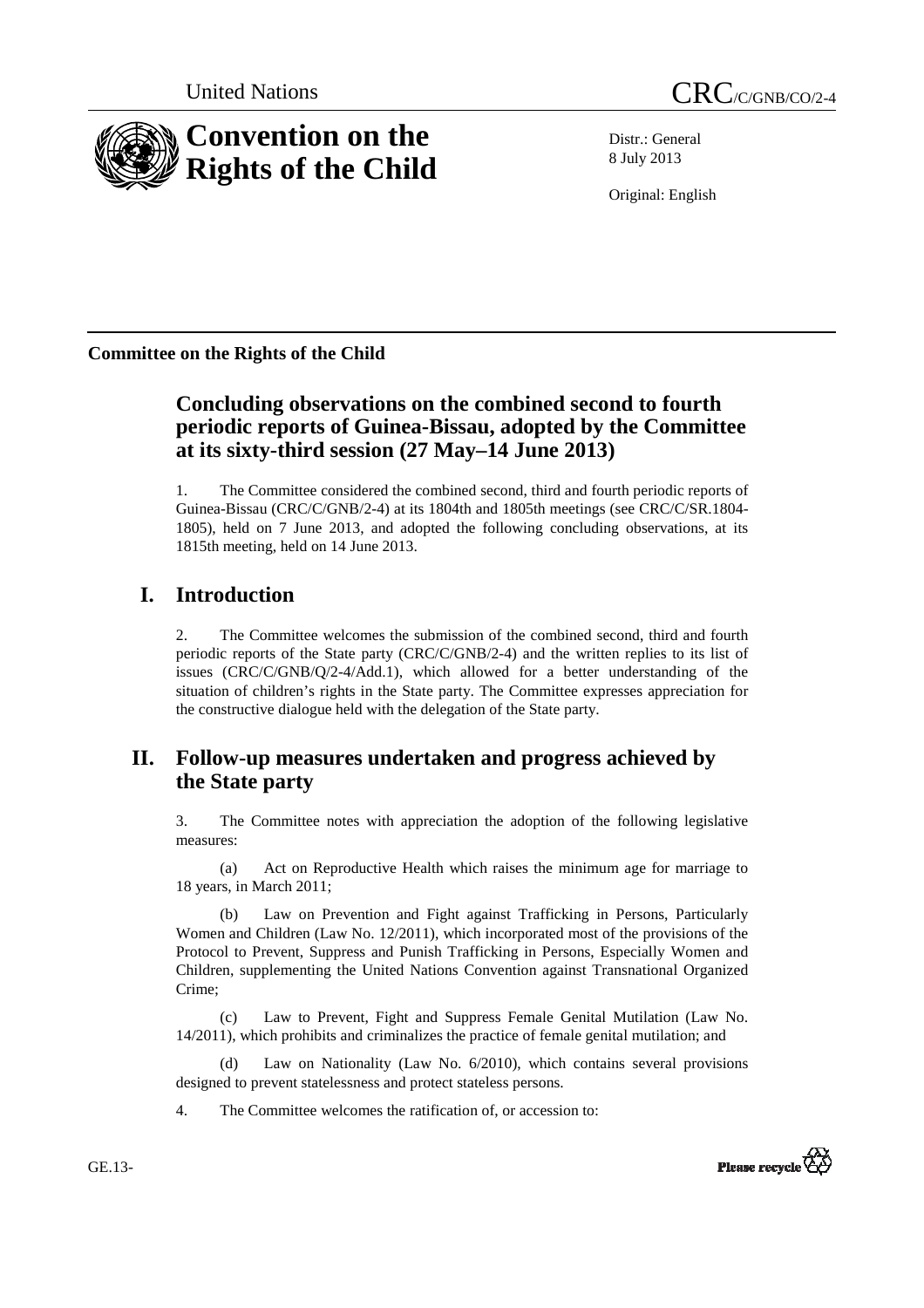(a) The Optional Protocol to the Convention on the Rights of the Child on the sale of children, child prostitution and child pornography, in November 2012;

(b) The Convention on Prohibitions or Restrictions on the Use of Certain Conventional Weapons Which May Be Deemed to Be Excessively Injurious or to Have Indiscriminate Effects as amended on 21 December 2001 (with Protocols I, II and III), in August 2008;

(c) The Protocol to Prevent, Suppress and Punish Trafficking in Persons, Especially Women and Children, supplementing the United Nations Convention against Transnational Organized Crime (Palermo Protocol), in September 2007;

(d) The Convention on the Prohibition of the Use, Stockpiling, Production and Transfer of Anti-Personnel Mines and on their Destruction, in May 2001;

(e) International Labour Organization (ILO) Convention No. 138 (1973) concerning the Minimum Age for Admission to Employment (specifying a minimum age of 14 years), in March 2009;

ILO Convention No. 182 (1999) concerning the Prohibition and Immediate Action for the Elimination of the Worst Forms of Child Labour, in August 2008;

(g) The African Charter on the Rights and Welfare of the Child, in June 2008; and

(h) The African Union Convention for the Protection and Assistance of Internally Displaced Persons in Africa (Kampala Convention), in December 2012.

5. The Committee welcomes the following institutional and policy measures:

(a) Adoption of the 2010-2013 National Action Plan on Birth Registration;

(b) Creation of the National Committee on the Prevention and Fight against Trafficking in Persons in 2008, and adoption of the 2011-2013 National Action Plan on Human Trafficking and Prevention;

(c) Adoption of the 2011-2013 National Action Plan to Prevent Sexual Abuse and Exploitation, to fight against abuse and sexual exploitation of minors;

(d) Adoption of the 2010-2015 National Action Plan to Combat Female Genital Mutilation/Cutting (FGM/C);

(e) Creation of a cabinet responsible for women and children's issues at the Ministry of Interior, and of services devoted to their protection in regional police commissariats.

6. The Committee notes as positive the invitation extended, for the first time, by the State party to United Nations special procedures on 7 May 2010.

## **III. Factors and difficulties impeding the implementation of the Convention**

7. The Committee takes note of the current political crisis in the State party and the effect this has on the development and implementation of relevant legislation, policy and programmes for children. The Committee acknowledges the political instability, insecurity, financial, human and capacity constraints, and weak law enforcement faced by the State party. The Committee reminds the State party that the rights under the Convention apply to all children at all times and that it is the primary responsibility of the State party to take all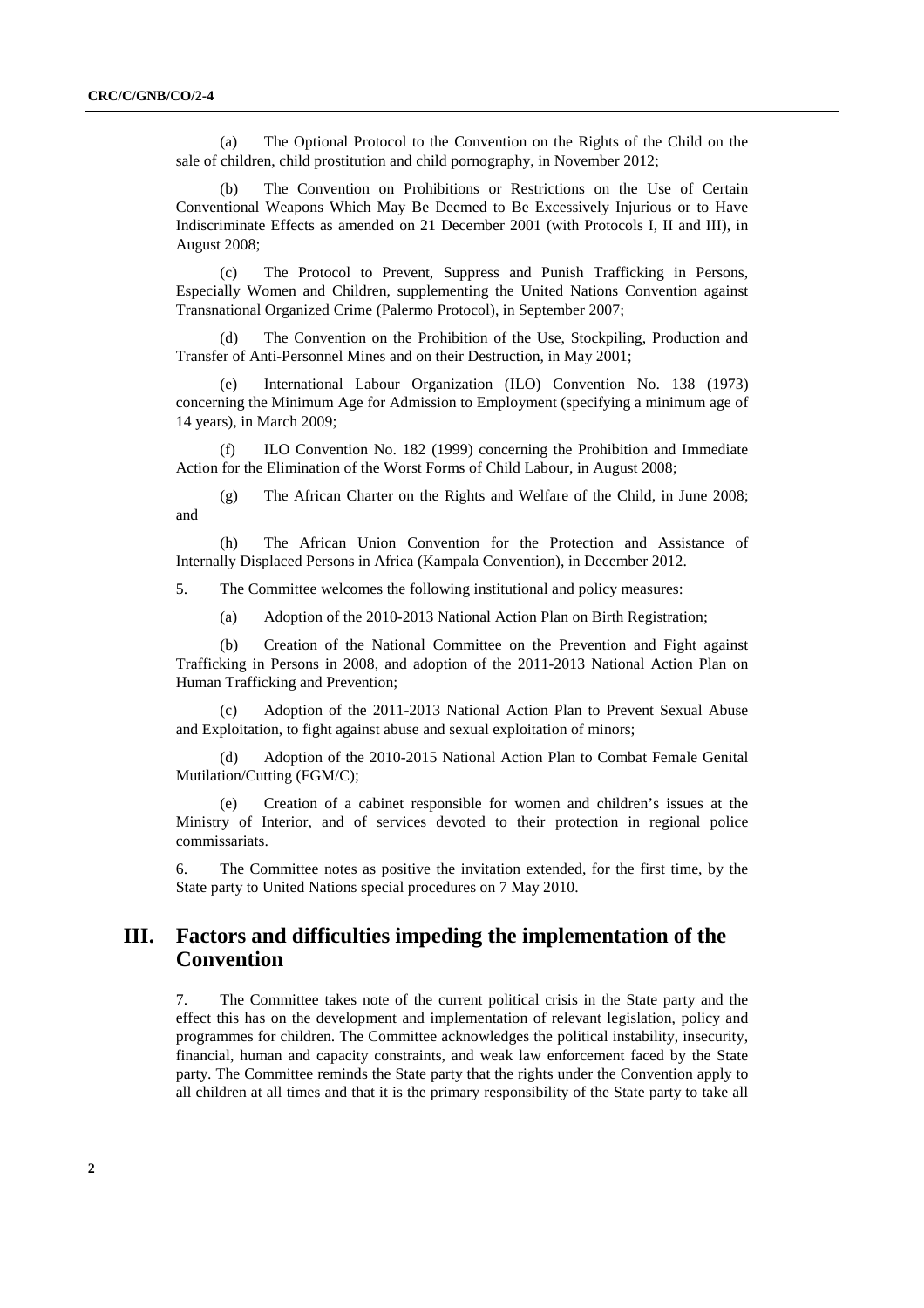necessary measures to respect and ensure the rights set forth in the Convention, notably in the areas of health, education and protection, regardless of political or military unrest.

## **IV. Main areas of concern and recommendations**

## **A. General measures of implementation (arts. 4, 42 and 44 (para. 6), of the Convention)**

#### **The Committee's previous recommendations**

8. While welcoming the State party's efforts to implement the Committee's concluding observations of 13 June 2002 on the State party's initial report (CRC/C/15/Add.177), the Committee notes with regret that some of the recommendations contained therein have not been fully addressed.

9. **The Committee urges the State party to take all necessary measures to address those recommendations from the concluding observations (CRC/C/15/Add.177) that have not been implemented or sufficiently implemented, and in particular recommends that the State party:** 

**(a) Prioritize budgetary allocations to ensure implementation of the rights of children to the maximum extent of available resources;** 

**(b) Significantly increase its expenditure on health and improve children's access to health services and to medication;** 

**(c) Intensify its fight against sexual abuse and exploitation of children.** 

#### **Legislation**

10. The Committee is concerned at the lack of progress of the State party in harmonizing its legislation with the Convention on the Rights of the Child and related international standards. The Committee is concerned that many aspects of customary law still constitute an obstacle to the implementation of the Convention.

11. **The Committee recommends that the State party ensure that all existing domestic legislation relating to children is consistent and is brought into compliance with the Convention and that it accept customary law only as long as it is compatible with the Convention. The State party should consider the adoption of a comprehensive Children's Code in order to incorporate the provisions of the Convention. Furthermore, the State party should promote awareness of domestic legislation, in particular among communities which apply customary law that affects children.** 

#### **Comprehensive policy and strategy**

12. The Committee remains concerned that the State party does not have a comprehensive child rights policy to guide the implementation of the Convention. The Committee is further concerned that there is no plan to finalize and operationalize the National Social Protection Strategy for Vulnerable Children which makes important commitments in favour of children in the most vulnerable situations.

13. **The Committee encourages the State party to prepare a comprehensive child rights policy and, on the basis of the policy, develop a strategy for its implementation, which is provided with sufficient human, technical and financial resources. Such a strategy should be linked with the relevant sectoral plans of action on children's**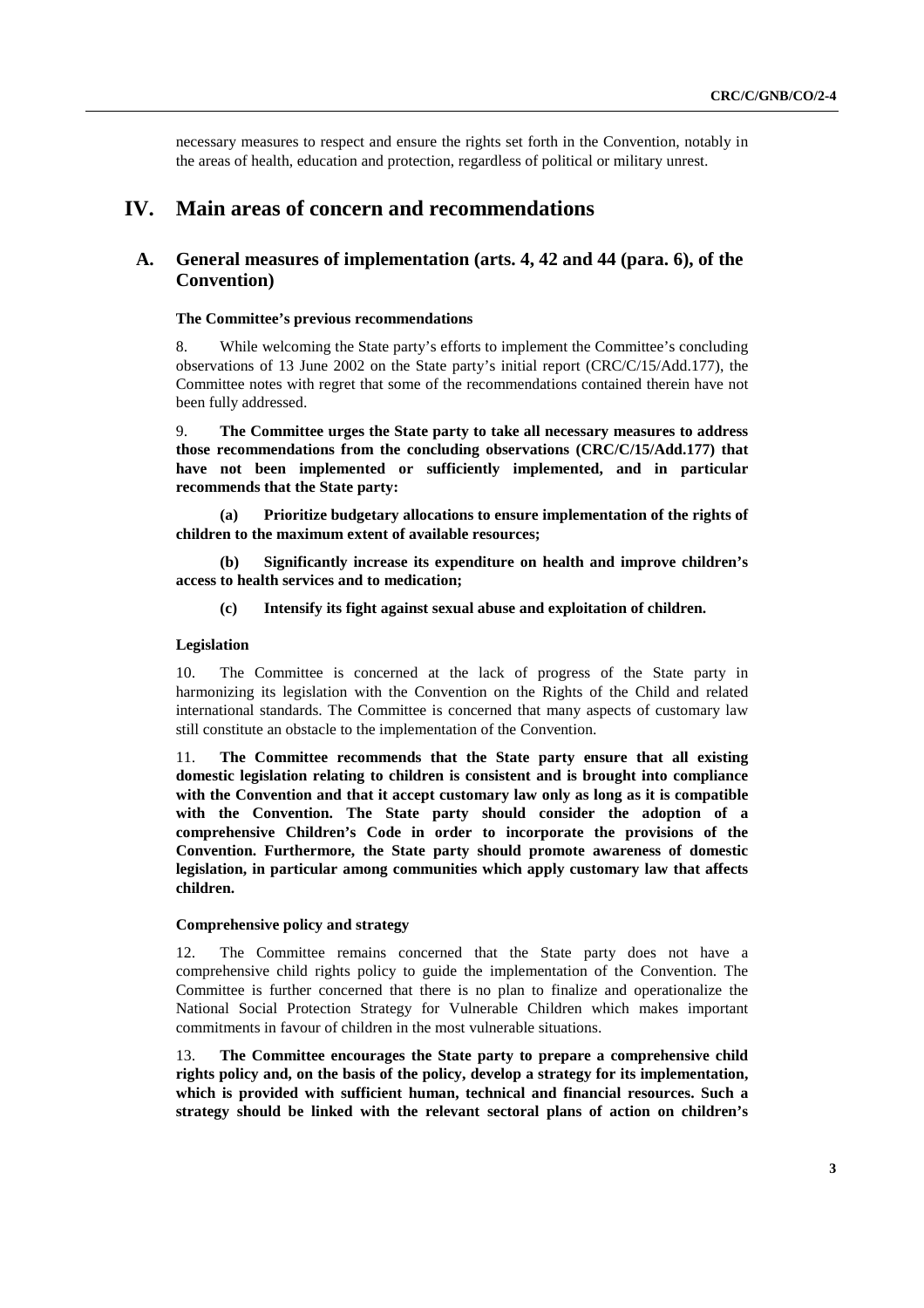**rights, including the plans on FGM/C, human trafficking, sexual abuse and exploitation, birth registration, and the National Social Protection Strategy for Vulnerable Children.** 

#### **Coordination**

14. The Committee notes with concern that there is no single government entity responsible for overall coordination of the policies, laws and programmes relating to children's rights. The Committee notes that the National Council for Childhood, which comprises officials from different ministries in order to coordinate children's rights issues and push them forward on the government agenda, is in the process of being re-established. The Committee further notes that the capacity of the Institute for Women and Children, which is principally responsible for protecting children, to coordinate diverse actors in child protection is limited by budget constraints.

15. **The Committee urges the State party to identify an effective coordinating body with adequate authority and human, technical, and financial resources to carry out policy level and strategic coordination among the various ministries and between the national and local levels on child rights-related issues.** 

#### **Allocation of resources**

16. The Committee notes with concern the information that less than 1 per cent of the general budget of the State is allocated to women and children's issues and that the allocated resources are insufficient to effectively improve the implementation of children's rights, especially children in vulnerable situations. In particular, the Committee notes the large percentage of current aid going to governance and security sector reform, in contrast to allocations to health and education sectors.

17. **The Committee urges the State party to take into account the recommendations issued by the Committee following its Day of General Discussion on "Resources for the Rights of the Child – Responsibility of States" held on 21 September 2007, and in the light of article 4 of the Convention, to:** 

**(a) Prioritize and increase budgetary allocations for children at national, regional and local levels to improve the implementation of the rights of the child throughout the country;** 

**(b) Pay particular attention to the protection of the rights of children in vulnerable situations, including children with disabilities and children living in poverty and in remote and rural areas, whose budgetary allocations must be safeguarded even in times of crisis;** 

**(c) Adopt a child rights perspective in its budgeting process to ensure adequate and identifiable allocations for children in all relevant sectors and agencies, as well as specific indicators and a tracking system.** 

#### **Data collection**

18. The Committee takes note of the State party's efforts to improve data collection with the publication of the 2006 and 2010 Multiple Indicator Cluster Survey, but is concerned that routine data collection is still not systematic and needs improvement in quality. Whereas data collection on education, health and groups of children in need of special protection has improved, data are still lacking on children in conflict with the law, children in contact with the justice system, the percentage of children with disabilities enrolled in school, substance abuse by children and children in street situations. The Committee is also concerned that those responsible for data collection, including the Ministry of Economy and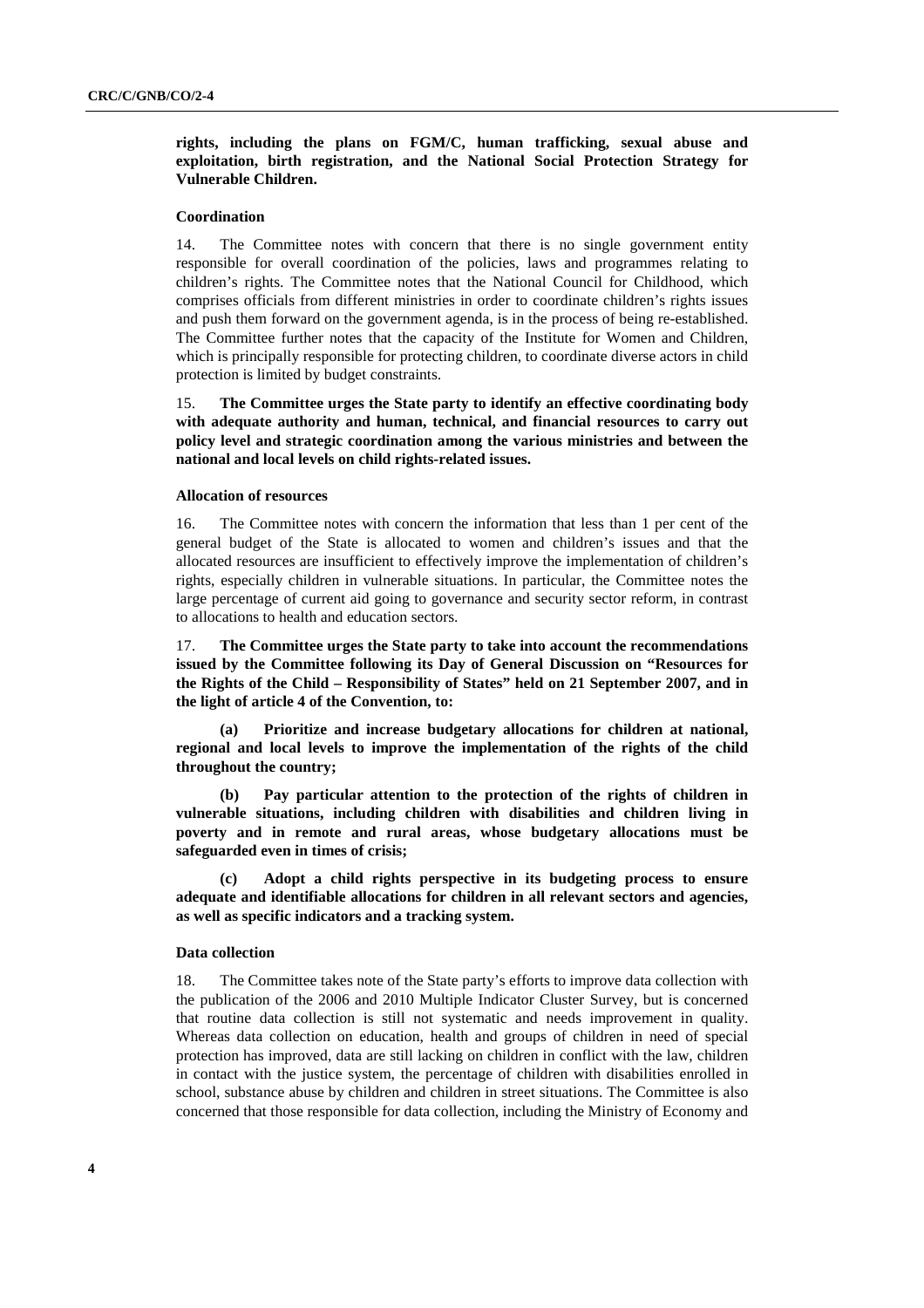Planning and the National Statistical Institute, do not systematically use the indicators for child protection developed by the Ministry of Women, Family, Social Cohesion and the Fight against Poverty.

#### 19. **The Committee recommends that the State party:**

**(a) Strengthen its data collection system, ensuring that child protection indicators are systematically included in surveys and studies conducted by the State party and improve collaboration among key actors in this regard;** 

**(b) Improve the quality of data collection and train the staff;** 

**(c) Systematically disaggregate data by age, sex, geographic location, ethnicity and socioeconomic background to facilitate analysis of the situation of children, and regularly update the database;** 

**(d) Analyse the data collected as a basis for assessing progress achieved in the realization of child rights; and** 

**(e) Use the data collected to design policies and programmes and to facilitate monitoring and evaluation of the implementation of the Convention.** 

#### **Independent monitoring**

20. The Committee reiterates its concern as stated in the previous concluding observations that there is no independent national human rights institution with a child focus to monitor the fulfilment of children's rights under the Convention.

21. **In the light of its general comment No. 2 on the role of independent national human rights institutions in the promotion and protection of the rights of the child (CRC/GC/2002/2), the Committee recommends that the State party establish an independent national human rights institution in full compliance with the Paris Principles. Such an institution should have a mechanism accessible to children and be provided with an adequate mandate as well as human, technical and financial resources to receive, monitor and investigate complaints from or on behalf of children on violations of their rights, and recommend remedies.** 

#### **Dissemination and awareness-raising**

22. The Committee reiterates its concern that there is insufficient awareness of the Convention among children, professionals working with and for children, parents and the public at large. Furthermore, the Committee regrets that there is still no translation of the Convention into local languages.

23. **The Committee recommends that the State party:** 

**Strengthen its efforts to disseminate the principles and provisions of the Convention and ensure that dissemination efforts reach, inter alia, parents, the public at large and children themselves;** 

**(b) Involve local communities in its programmes in order to prevent and combat customs and traditions that impede the implementation of the Convention; undertake systematic education and training on the provisions of the Convention for all professional groups working for and with children; and consider introducing human rights education, including on the rights of the child, into the curricular and extracurricular activities of all schools. The Committee recommends that the State party translate the Convention into local languages to make it more accessible.**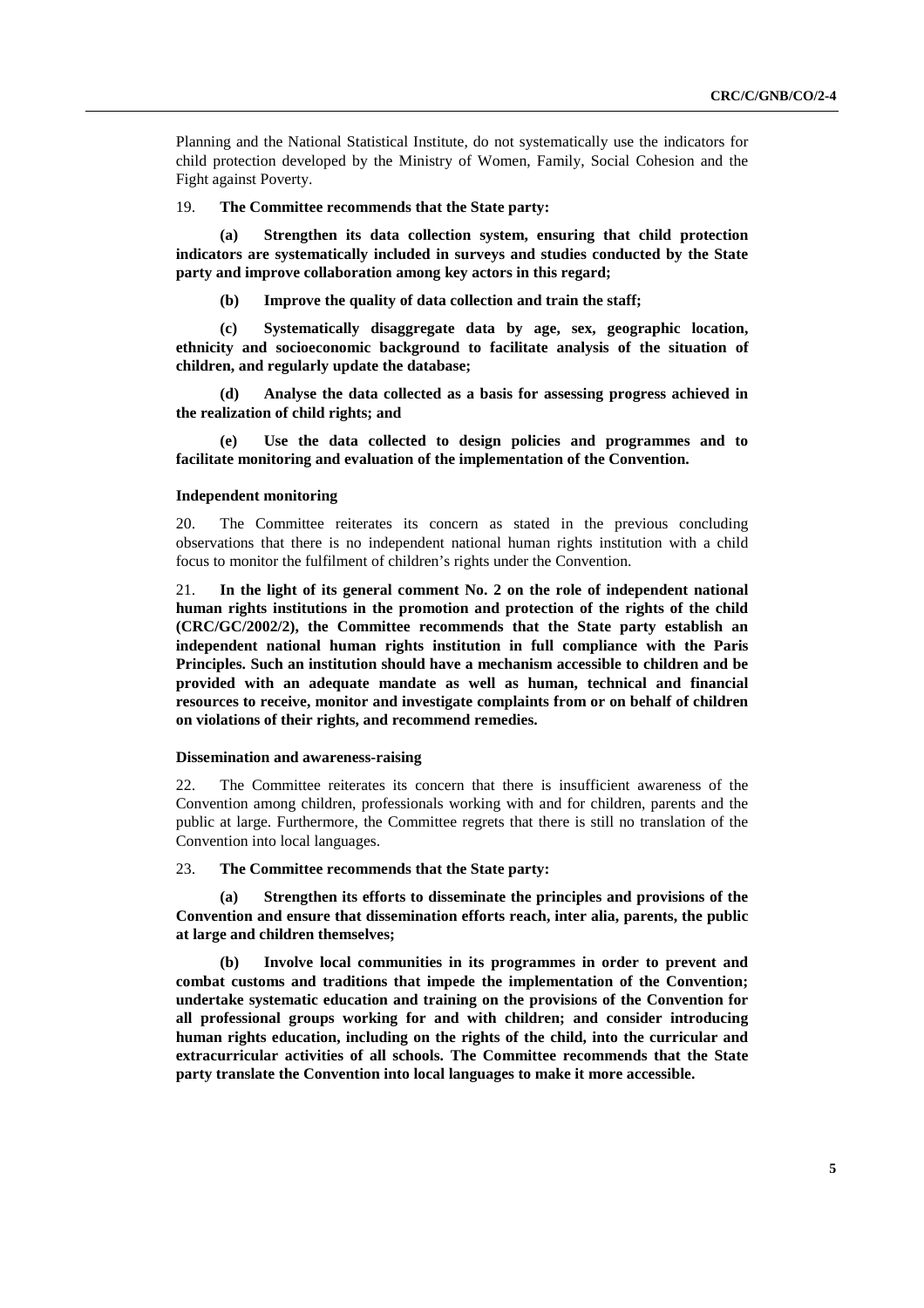## **B. General principles (arts. 2, 3, 6 and 12 of the Convention)**

#### **Non-discrimination**

24. The Committee is concerned that discrimination against certain groups of children persists in the State party, in particular girls, children with disabilities and children living with HIV/AIDS. The Committee is particularly concerned that girls continue to be subjected to multiple gender-based discrimination, for instance with regard to practices like FGM/C, forced and child marriages, and enrolment in and completion of education. The Committee remains deeply concerned that no systematic efforts have been undertaken, including with religious leaders, opinion makers, and the mass media, to combat and change discriminatory attitudes and practices against children.

#### 25. **The Committee calls upon the State party to:**

**(a) Adopt specific legislation to prohibit discrimination against all children;** 

**(b) Increase measures to combat discrimination, in particular against girls, children with disabilities and children living with HIV/AIDS, through programmes and policies to combat inequalities in access to education, health and development, raise awareness of discrimination and foster an inclusive and tolerant environment in schools and other spaces for children;** 

**(c) Formulate a comprehensive strategy with a clear definition of targets and a monitoring mechanism to modify and eliminate negative attitudes and practices that discriminate against girls;** 

**(d) Undertake efforts in coordination with a wide range of stakeholders, including children, and involve all sectors of society, so as to facilitate social and cultural change and the creation of an enabling environment that promotes equality; and** 

**(e) Monitor such efforts and regularly assess progress made towards elimination of discrimination and include an assessment of the results achieved in its next report.** 

#### **Best interests of the child**

26. The Committee is concerned that the right of the child to have his or her best interests taken into account as a primary consideration has still not been fully implemented by the State party or reflected in legislation, policy, programmes or activities, and that community and regional leaders are not sufficiently aware of the provisions in the Convention on the best interests of the child.

27. **In the light of general comment No. 14 (2013) on the right of the child to have his or her best interests taken as a primary consideration, the Committee urges the State party to:** 

**(a) Strengthen its efforts to ensure that the best interests of the child are appropriately integrated and consistently taken into account as a primary consideration in all legislative, administrative and judicial proceedings as well as in all policies, programmes and projects relevant to, and with an impact on, children. In this regard, the State party is encouraged to develop procedures and criteria to provide guidance for determining the best interests of the child in every area, and to disseminate these to the public, courts of law, administrative authorities and legislative bodies; and**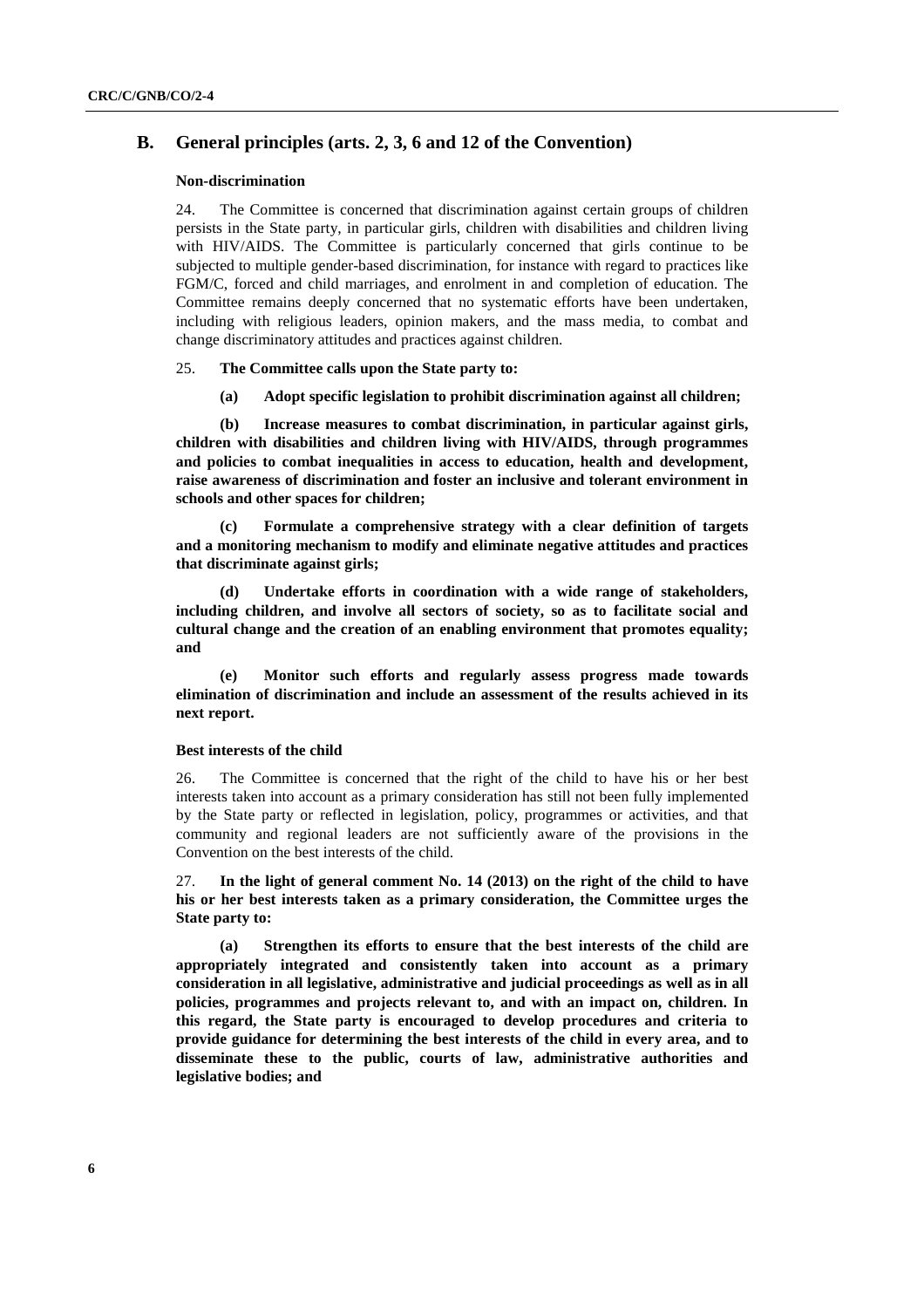**(b) Undertake sensitization activities as well as dialogue with community and religious leaders on the need to recognize the notion of "best interests" of the child and ensure that it is a primary consideration in all actions affecting children.** 

#### **Right to life, survival and development**

28. The Committee notes with deep concern the reported cases of ritual murder of albinos, children with disabilities, twins and other children who were accused of practising witchcraft.

29. **The Committee strongly urges the State party to take all necessary measures to prevent the occurrence of such killings, to investigate and prosecute those that are suspected of committing these crimes and to strengthen efforts to raise awareness among the population at large of the need to eradicate such practices. The Committee further recommends that the State party monitor its efforts in this regard, and undertake a study on the extent and root causes of these killings to strengthen advocacy and awareness.** 

#### **Respect for the views of the child**

30. The Committee appreciates the establishment of the Children's Parliament. However, it remains concerned that traditional attitudes towards children in society limit, and often prevent, children from expressing their views on a wide range of issues that affect them within the family, schools, institutions, judicial system and in society at large.

31. **In the light of general comment No. 12 (2009) on the right of the child to be heard, the Committee recommends that the State party ensure that children's views are given due consideration, in accordance with article 12 of the Convention, in the family, in schools and in all relevant administrative and other processes concerning them through, inter alia, the adoption of appropriate legislation, the training of professionals and the promotion of specific activities in schools and in communities.** 

## **C. Civil rights and freedom (arts. 7, 8, 13-17, 19 and 37 (a) of the Convention)**

#### **Birth registration**

32. The Committee is deeply concerned that birth registration has declined from 39 per cent in 2006 to 24 per cent in 2010, and that 61.1 per cent of children under 5 years of age are not registered. The Committee is concerned at the lack of access to functioning birth registration centres at the regional level; that civil registration authorities in the regions do not have adequate materials, workspace nor transport to carry out their work; and that the cost of registration after 5 years of age is too expensive for many families.

33. **The Committee strongly urges the State party to implement the Birth Registration National Action Plan promptly, and to establish intersectoral collaboration within the Government, eliminate fees and improve governance of birth registration units, to ensure that all children born within the national territory, including those living in rural and remote areas, are registered. Furthermore, the Committee urges the State party to ensure that institutional structures at all levels are accessible in all regions and free of charge, and are adapted to local realities, especially with regard to internally displaced persons and children in refugee camps. The Committee further suggests that the State party explore possibilities with the Ministry of Justice to introduce birth registration in public, private and community schools.**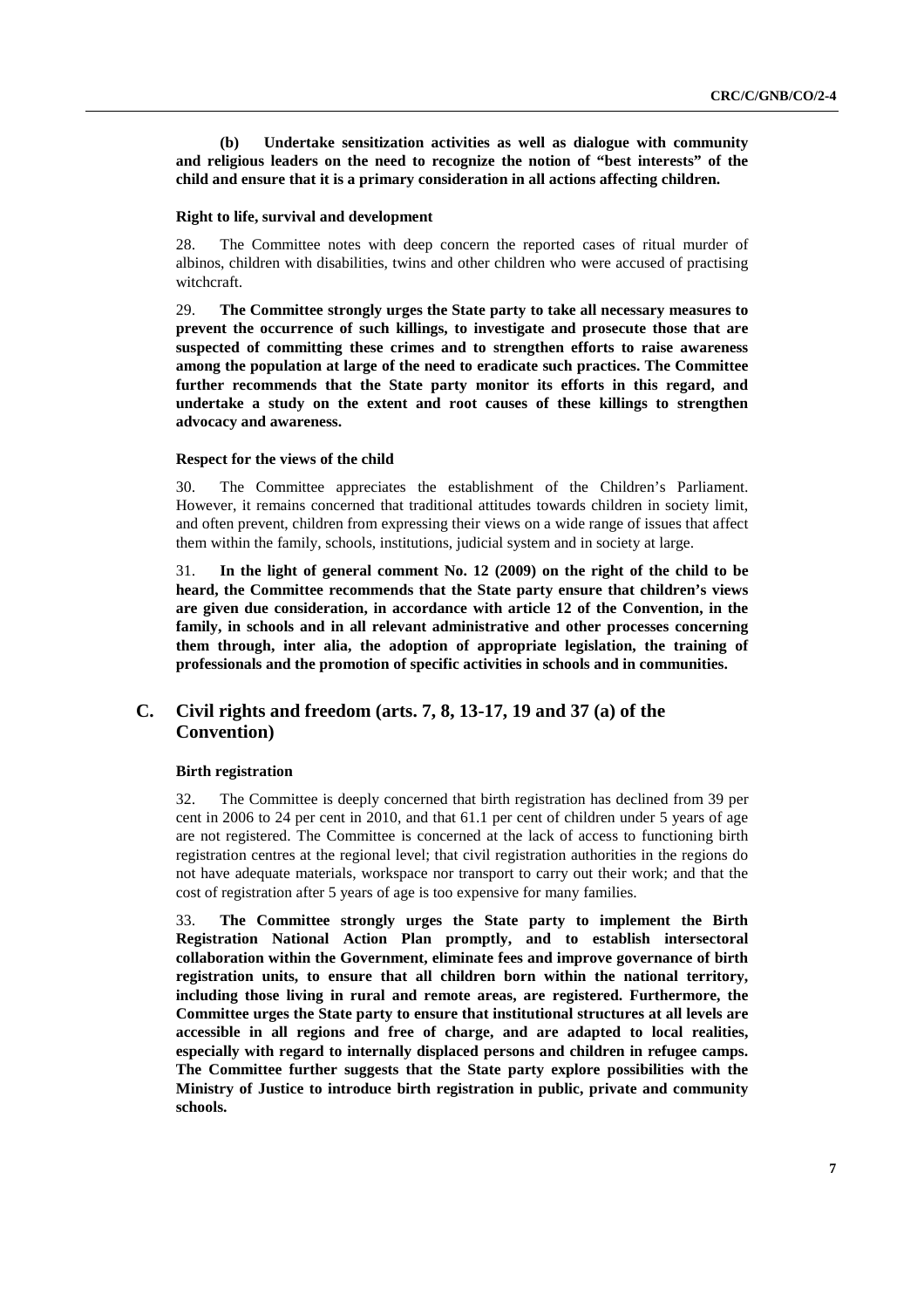#### **Nationality**

34. The Committee is concerned that the State party does not have any administrative policy designed to prevent statelessness and protect stateless children.

35. **The Committee recommends that the State party:** 

**(a) Adopt an administrative policy designed to prevent statelessness and protect stateless children;** 

**(b) Improve the administrative practices relating to civil registration in order to reduce the risk of statelessness;** 

**(c) Identify potential stateless children, and collect data on the number of cases of stateless children residing in the country;** 

**(d) Accede to the 1954 Convention relating to the Status of Stateless Persons and the 1961 Convention on the Reduction of Statelessness; and** 

**(e) Amend the Law of Nationality (Law No. 6/2010) to bring it into line with the 1954 and 1961 Conventions.** 

#### **D. Violence against children (arts. 19, 37 (a) and 39 of the Convention)**

#### **Corporal punishment**

36. The Committee notes that, although corporal punishment is prohibited in schools, it remains lawful in the home and alternative care settings. The Committee regrets that the State party report provides limited information on corporal punishment.

37. **Taking due note of the Committee's general comment No. 8 (2006) on the right of the child to protection from corporal punishment and other cruel or degrading forms of punishment, the Committee recommends that the State party:** 

**(a) Consider enacting legislation to explicitly prohibit corporal punishment of children in all settings, including within the family and in alternative care settings;** 

**(b) Ensure that laws prohibiting corporal punishment are effectively implemented and that legal proceedings are systematically initiated against those responsible for violence against children; and** 

**(c) Introduce public education, awareness-raising and social mobilization campaigns on the harmful effects of corporal punishment with a view to changing the general attitude towards this practice and promote positive, non-violent, participatory forms of child-rearing and education as alternative forms of discipline.** 

#### **Sexual exploitation and abuse**

38. The Committee notes with appreciation the adoption of the 2011-2013 National Plan of Action to Prevent Sexual Abuse and Exploitation, the development of a new law prohibiting domestic violence, and the conduct of a study on child abuse and sexual exploitation of children in December 2006. However, the Committee is concerned that the majority of instances of rape and other forms of sexual violence are not reported to the authorities, that in some cases girls are forced to marry the perpetrators of the abuse, or are sent back to homes or communities where the abuse occurred, subjecting them to additional social and psychological harm.

39. **The Committee urges the State party to take all necessary measures to combat sexual exploitation and abuse of children, including through:**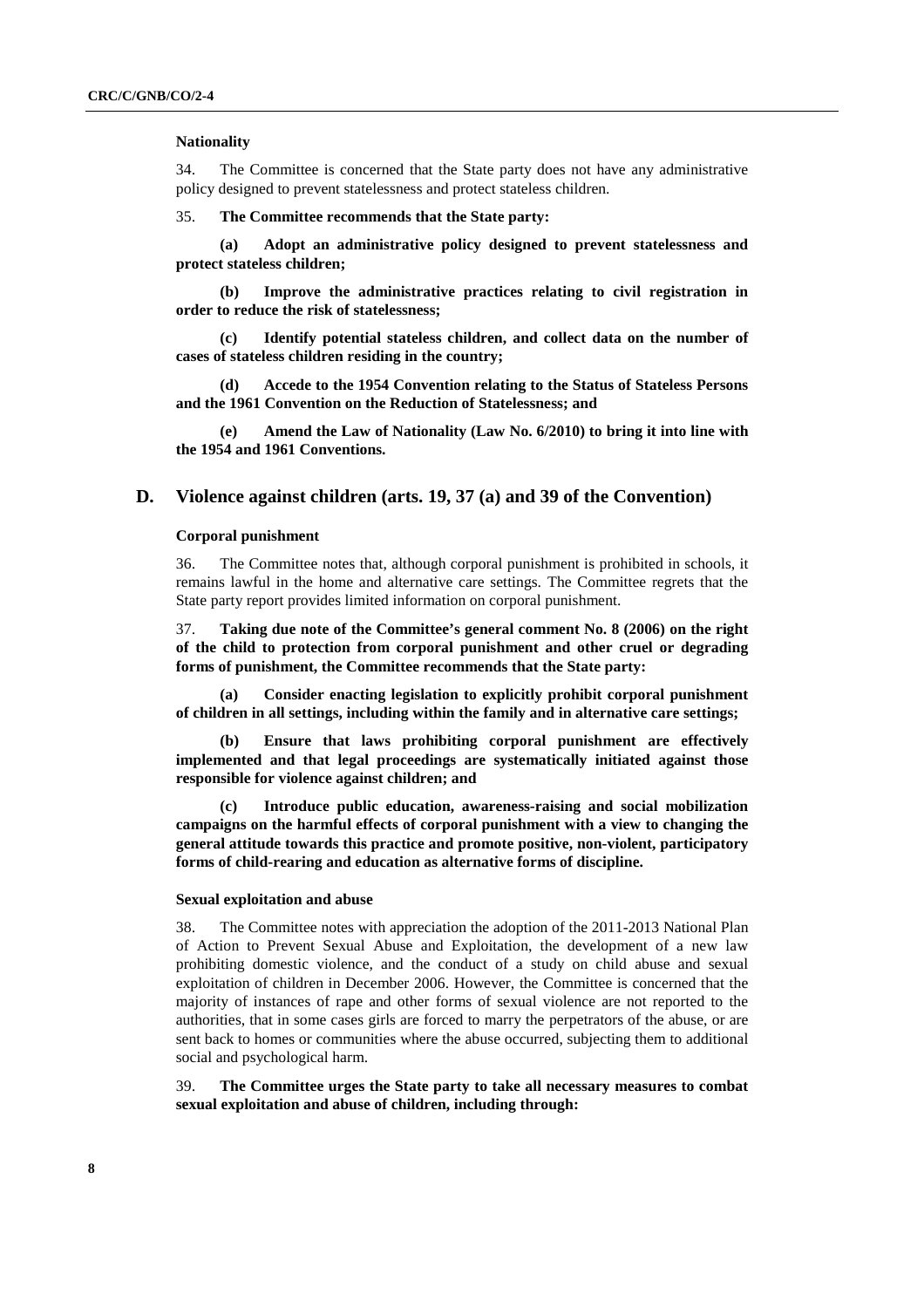**(a) Establishing a 24-hour three-digit helpline and other reporting mechanisms which are accessible to children, and in so doing, ask for assistance from civil society partners;** 

**(b) Developing an institutional response to sexual abuse and violence, including the establishment of protective shelters, ensuring sufficient coordination and funds to meet the needs of victims;** 

**(c) Improving the capacity of the judicial system to provide adequate responses to reported cases;** 

**(d) Reinforcing the capacities of the "Minors Brigade" and the "Guardian Ad Litem", both of which are statutorily in charge of conducting investigations into crimes involving children, to assist and to protect victims;** 

**(e) Strengthening the capacities of relevant government institutions and ensuring that law enforcement officers are trained in working with child victims of violence and abuse in a child-sensitive manner;** 

**(f) Strengthening availability of and access to social and educational treatment and restorative services, in addition to purely punitive judicial involvement, in particular in cases where perpetrators are primary caregivers.** 

40. **The Committee further recommends that programmes and policies for the prevention, recovery and reintegration of child victims are in accordance with the outcome documents adopted at the 1996, 2001 and 2008 World Congress against Sexual Exploitation of Children and Adolescents held in Stockholm, Yokohama, Japan, and Rio de Janeiro, Brazil.** 

#### **Harmful practices**

41. The Committee welcomes the adoption of the Act of Reproductive Health of March 2011, which raises the minimum age for marriage to 18 years. However, the Committee is deeply concerned at the increased prevalence of forced and early marriage of girls, at times even before they reach the age of 15 years, particularly in poor rural areas.

42. **The Committee recommends that the State party take concrete measures in order to combat and prevent forced and early marriage of girls by:** 

**(a) Rigorously enforcing existing legislation, promoting increased school enrolment of girl children, and establishing a community-level dialogue on gender and child protection issues;** 

**(b) Establishing in regions of high prevalence of forced and early marriages a synergy among the education and the social protection sectors which will increase enrolment of girl children in schools;** 

**(c) Developing an education grant scheme for girls in areas of high prevalence;** 

**(d) Strengthening community-based sensitization on the importance of education.** 

43. The Committee notes the steps taken by the State party to address the scourge of female genital mutilation, including the 2011 law prohibiting FGM/C and the related national plan of action, as well as the strengthening of the National Committee for the Abandonment of Harmful Practices. The Committee, however, remains extremely concerned at the increase of FGM/C prevalence, including among girls of 0 to 14 years of age, and that this practice is highly prevalent in the Bafata and Gabu regions.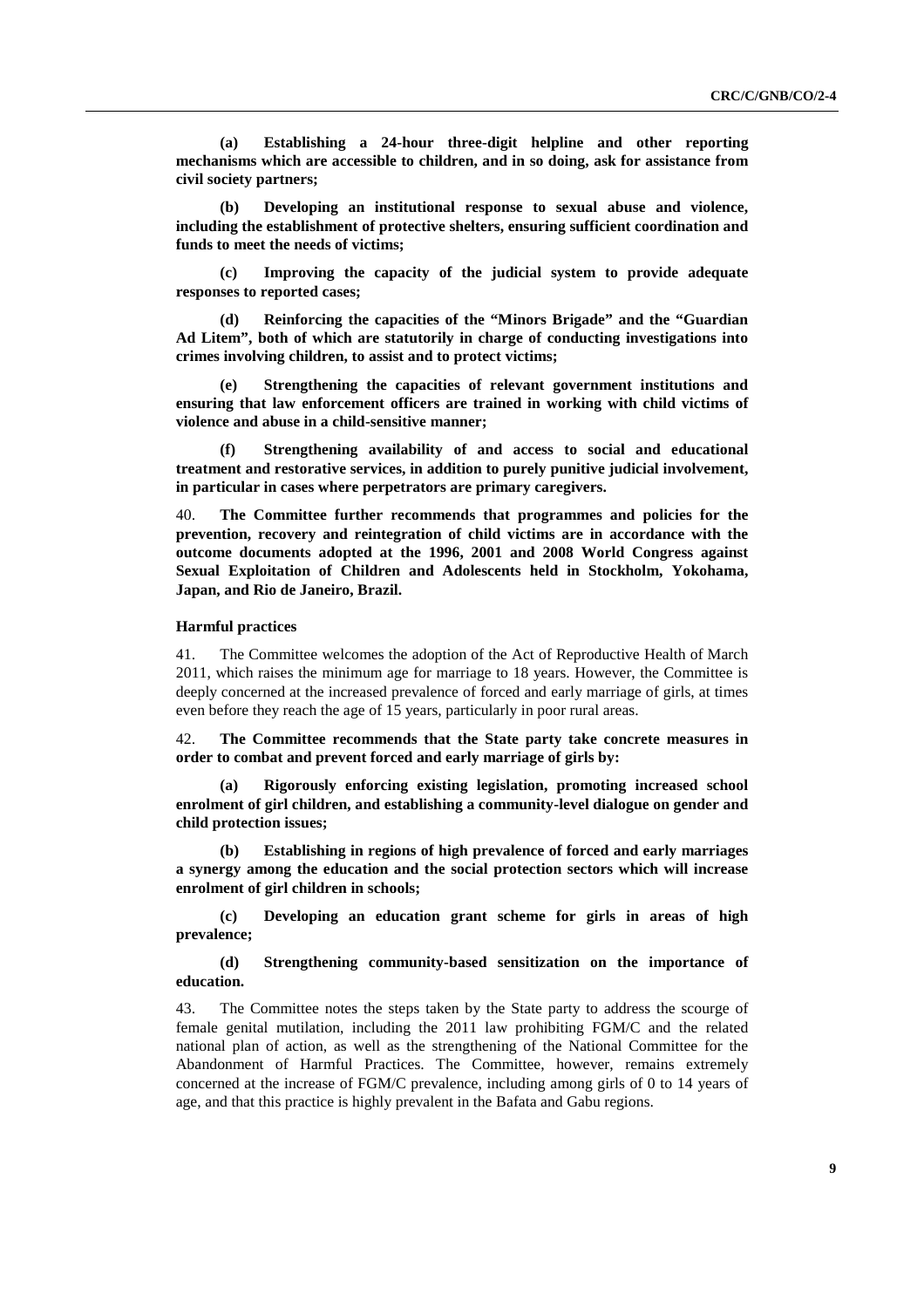44. **The Committee urges the State party to strengthen its efforts to prevent female genital mutilation, including through:** 

**(a) Effectively enforcing the criminalization of FMG/C, ensuring that offenders are prosecuted and punished in accordance with the severity of this violation;** 

**(b) Implementing the National Plan of Action in a comprehensive manner and ensuring that adequate resources are allocated for its implementation, in particular in rural areas;** 

**(c) Reinforcing public education and awareness-raising programmes, including campaigns targeting both men and women, including officials at all levels, and traditional, community and religious leaders, to eliminate this practice;** 

**(d) Providing support to the National Committee against Harmful Practices;** 

**(e) Providing retraining, where appropriate, for practitioners of female genital mutilation and supporting them to find alternative sources of income.** 

45. The Committee notes with concern the increasing prevalence of other harmful practices, including abandonment of children due to taboos surrounding them such as twins and children with disabilities.

46. **The Committee urges the State party to strengthen all measures to address harmful practices, including through working with traditional leaders and community-based organizations to raise awareness of the harmful effects of these practices as well as pursue investigations and prosecutions of persons responsible for the violations of the rights of any children through such practices.** 

 **Freedom of the child from all forms of violence** 

47. **Recalling the recommendations of the United Nations study on violence against children of 2006 (A/61/299), the Committee recommends that the State party prioritize the elimination of all forms of violence against children. The Committee further recommends that the State party take into account general comment No. 13 (2011) on the right of the child to freedom from all forms of violence (CRC/C/GC/13), and in particular:** 

**(a) Develop a comprehensive national strategy to prevent and address all forms of violence against children;** 

**(b) Adopt a national coordinating framework to address all forms of violence against children;** 

**(c) Pay particular attention to and address the gender dimension of violence;** 

**(d) Cooperate with the Special Representative of the Secretary-General on violence against children and other relevant United Nations institutions.** 

## **E. Family environment and alternative care (arts. 5, 18 (paras. 1-2), 9-11, 19-21, 25, 27 (para. 4) and 39 of the Convention)**

#### **Children deprived of a family environment**

48. The Committee takes note of reports that in 2011 18.9 per cent of children did not live with their parents, and that this percentage increased to 24 per cent for children between the ages of 10 and 14 and 30.2 per cent for children between the ages of 15 and 17.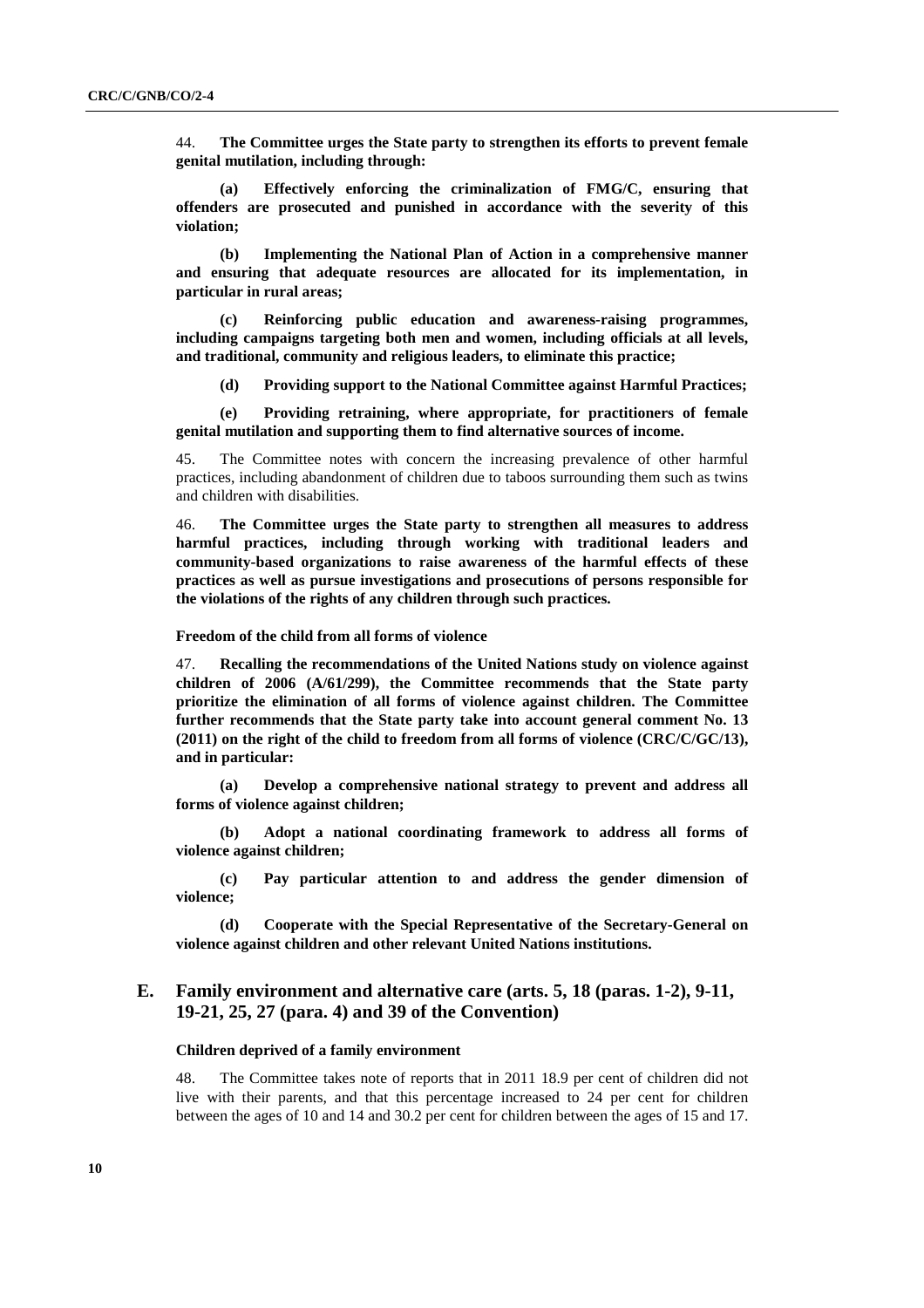The Committee also notes that the percentage of children who had lost both their parents was 11 per cent in 2010. The Committee is further concerned that children deprived of their family environment are vulnerable to exploitation and abuse, including sexual abuse, and may be unable to attend school. The Committee is also concerned that there are not enough suitable centres and alternative care options for children deprived of a family environment and children in other vulnerable situations.

49. **The Committee recommends that the State party, while taking into account the Guidelines for the Alternative Care of Children annexed to General Assembly resolution 64/142 of 18 December 2009, undertake the necessary measures to protect the rights of children deprived of a family environment and address their needs with a focus on, inter alia:** 

**(a) Improved assistance and guidance to extended families and other community members who care for children that are deprived of their family environment and to child-headed households;** 

**(b) Strengthening the monitoring of situations of children entrusted to the care of family members or friends, including training of social workers on identifying areas of need and detecting signs of abuse;** 

**(c) Providing access to complaints mechanisms for the children in alternative care;** 

**(d) Further promotion of and support for family type and community-based forms of alternative care for children deprived of parental care;** 

**(e) Continued contact with their birth families when appropriate for children receiving alternative care.** 

## **F. Disability, basic health and welfare (arts. 6, 18 (para. 3), 23, 24, 26, 27 (paras. 1-3) of the Convention)**

#### **Children with disabilities**

50. The Committee is concerned about discrimination against and social exclusion of children with disabilities, who are faced with considerable difficulties within the family, the community and the social system, lack of respect for existing legislation and lack of specific legislation prohibiting discrimination against children with disabilities. The Committee is also concerned that there is no protection system to provide them with special support, and that hospitals and schools are not adequately prepared and equipped to receive children with disabilities.

51. **The Committee recommends that the State party urgently address the high level of discrimination against children with disabilities and take all available measures to ensure that the rights of such children are implemented in line with the Committee's general comment No. 9 (2006) on the rights of children with disabilities. In particular, the Committee recommends that the State party:** 

**(a) Eradicate impunity for abuse of children with disabilities by ensuring investigation, prosecution and appropriate sentencing of perpetrators of such abuse;** 

**Expand and strengthen awareness-raising programmes, including campaigns, for the community at large, aimed at combating prejudice, superstitious beliefs and discrimination against children with disabilities;**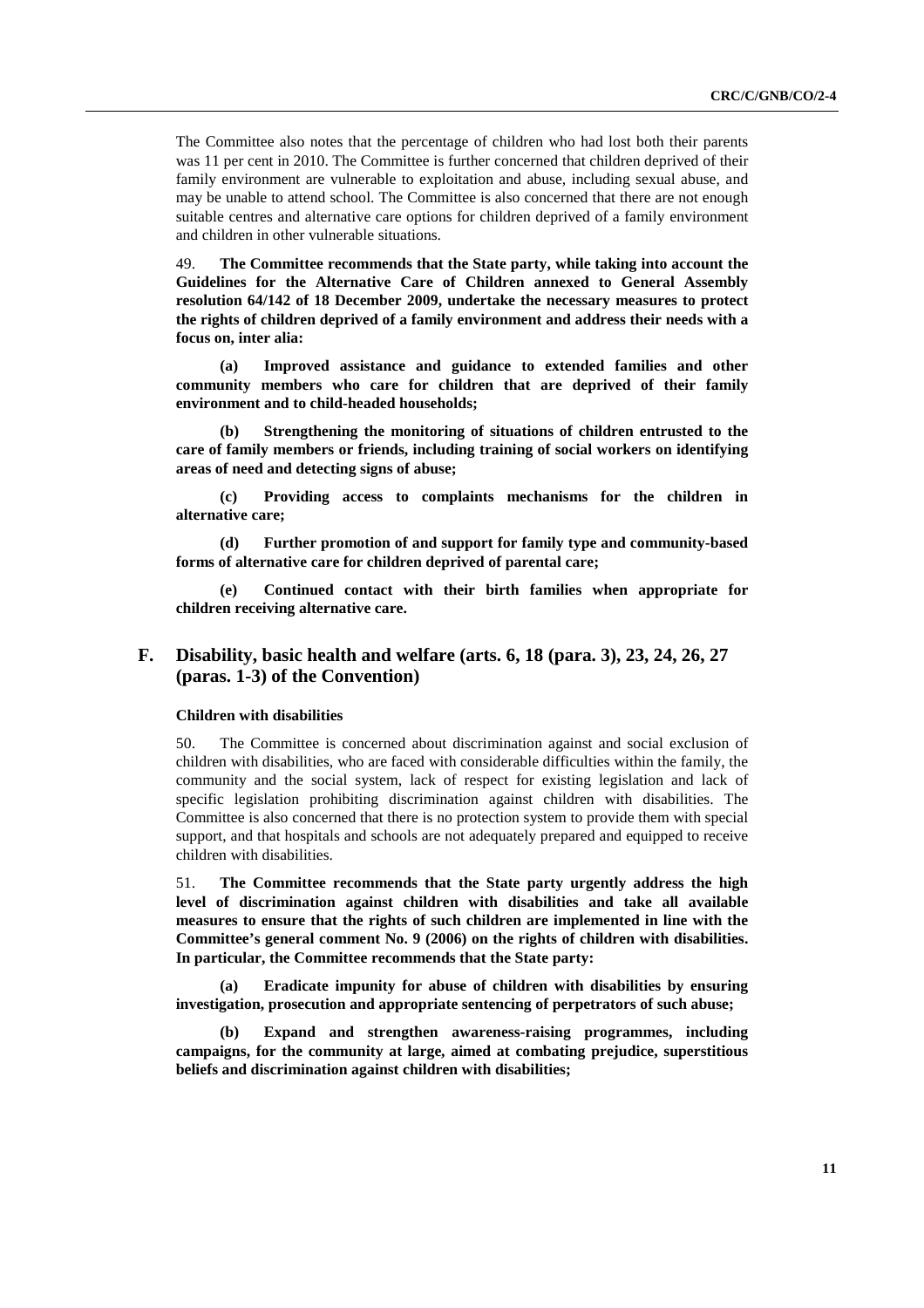**(c) Strengthen the monitoring of situations of children with disabilities in the home, including by training social workers on detecting signs of sexual abuse, in particular in children with mental disabilities;** 

Take all available measures to improve access to education for all **children with disabilities, and adopt and gradually implement programmes and policies on inclusive education to improve the number of children with disabilities who have access to education; and** 

**(e) Increase access to appropriate health care for children with disabilities, including by providing training in relevant skills to health-care workers and encouraging families to access health-care services for children with disabilities.** 

#### **Health and health services**

52. The Committee, while noting some improvements in relation to infant and child mortality, remains deeply concerned at the continued high rates of under-five mortality mostly due to preventable causes. Although in 2010 92 per 1,000 children died before the age of one year and 116 per 1,000 died before reaching five years, only 42 per cent of children under one year received all required immunizations. The Committee is therefore concerned regarding the following:

(a) The State party's annual budget allocation for health is below the Millennium Development Goal target of a 15 per cent allocation to health care;

(b) All leading causes of under-five mortality are preventable and also treatable. These include malaria, acute respiratory infections, diarrhoea and vaccine-preventable diseases;

(c) Malnutrition of children contributes to both child mortality and morbidity, and stunting is worryingly high, affecting one third of children under 5 years of age;

(d) Health-care services remain inaccessible for many families and children due to lack of access and costs of preventive measures, including universal child immunization and access to oral rehydration therapy, preventative measures against malaria and early treatment of acute respiratory infections; and

(e) There is a shortage of human resources in the health sector, particularly in the regions, as well as inadequate infrastructure and equipment.

53. **In the light of general comment No. 15 (2013) on the right of the child to the enjoyment of the highest attainable standard of health, the Committee recommends that the State party prioritize the adequate allocation of human, financial and technical resources to the health sector. This must be undertaken to ensure access to quality health services by all children, particularly children living in the most disadvantaged and remote areas of the country. Furthermore, the Committee recommends that the State party strengthen its efforts to improve the health situation of children and, in particular:** 

**(a) Increase the portion of the State party's annual budget for health in accordance with the Millennium Development Goal target of 15 per cent; increase the quantity and quality of human resources including availability of trained primary health-care workers; and adopt a strategy to fund the health sector, identifying necessary resources from the State and other interested donors;** 

**(b) Expand the immunization coverage of all infants and preschool children, which includes obtaining adequate quantities of vaccines, establishing a cold chain for vaccines, and developing outreach programmes to access all children. This needs to be accompanied by educational programmes for mothers and families on the importance**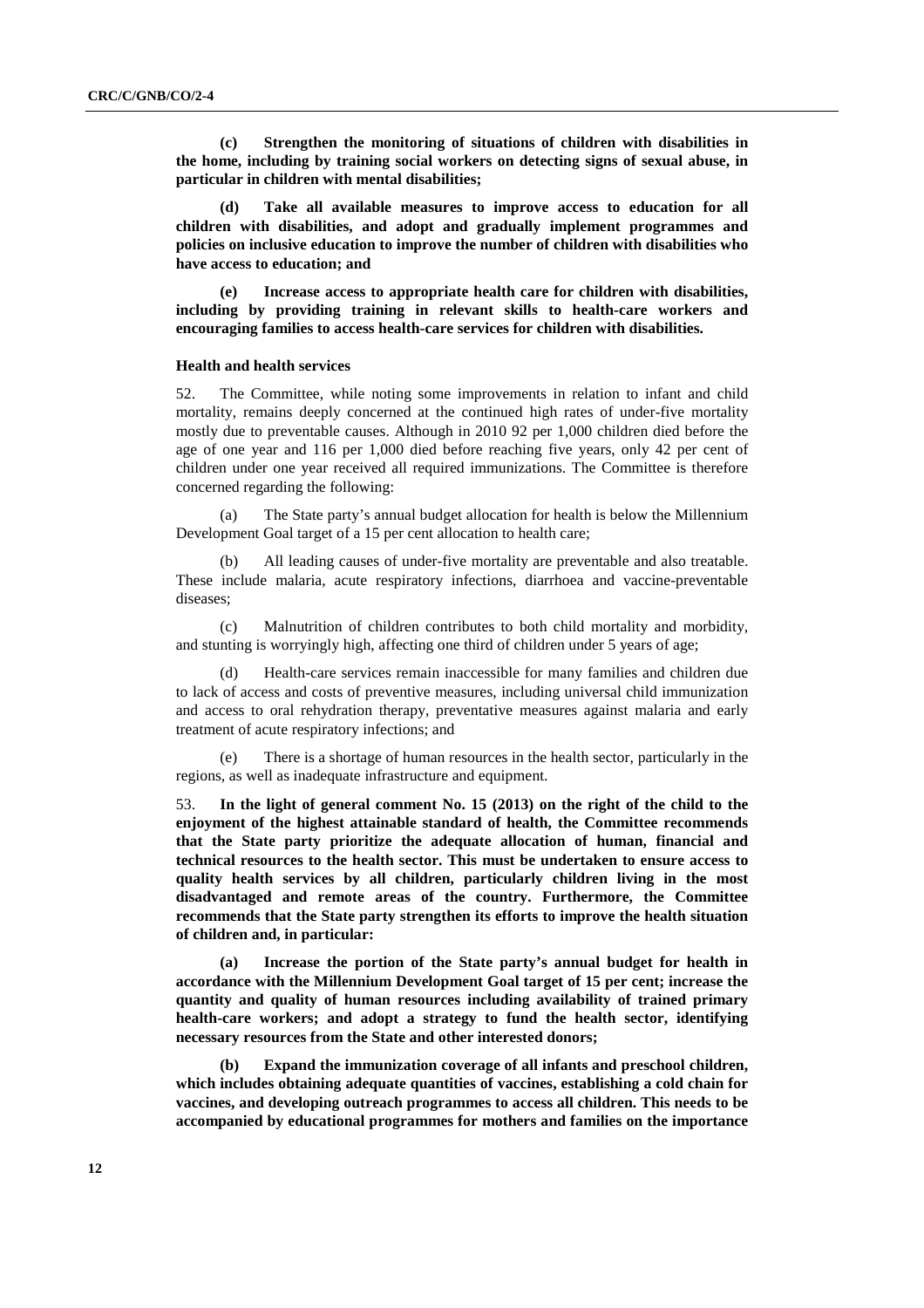**of immunization and on oral rehydration therapy to respond to diarrhoea. Interventions on malaria control should reach out to all families with children, particularly very young children;** 

**(c) Introduce targeted interventions to prevent the undernourishment of infants and preschool children, including the promotion of proper infant and young child feeding practices; the promotion of exclusive breastfeeding for six months and of continued breastfeeding with other complementary local foods; and also the availability of micronutrients such as vitamin A and D and other supplements in situations of anaemia in pregnancy. There is also need for a system to monitor weight gain in early childhood and in pregnancy;** 

**(d) Continue to ensure the provision of necessary medical assistance and health-care access to all children, with emphasis on the development of primary health care, which should include a focus on pregnant women, infants and preschool children; the availability of required drugs; and services to respond to diarrhoea and acute respiratory infections. Free access for children and families in the most vulnerable situations should also be ensured;** 

**(e) Plan and develop a programme to provide a "continuum of care" for mothers, newborns and children, including antenatal care during pregnancy; trained care at birth including access to emergency obstetric care; care for the newborn; and a package of infant and young childcare;** 

**(f) Fully implement the "Plano Nacional Desenvolvimento da Saude" and the POPEN mortality reduction strategy;** 

**(g) Seek financial and technical assistance from, inter alia, the United Nations Children's Fund (UNICEF) and the World Health Organization (WHO), among others, in this regard.** 

#### **Adolescent health**

54. The Committee notes with concern the increase in underage pregnancies and sexually transmitted infections among adolescents with particular emphasis on HIV/AIDS as well as the prevalence of substance abuse.

55. **In the light of its general comment No. 4 (2003) on adolescent health, the Committee recommends that the State party:** 

**(a) Strengthen reproductive health education, including sex education for adolescents, by, inter alia, making health education part of school curricula, and improve knowledge and availability of reproductive health-care services with a view to preventing HIV/AIDS and other sexually transmitted infections (STIs) and reducing teenage pregnancies;** 

**(b) Provide access to adolescent-sensitive and confidential counselling and care services, which also include access to contraceptive services;** 

**(c) Undertake awareness programmes on the consequences of substance abuse, particularly alcohol, tobacco and drugs. This should include the conduct of educational programmes on life-skills education in schools in addition to peer education programmes.** 

#### **HIV/AIDS**

56. The Committee takes note of the efforts made by the State party to address HIV/AIDS, including through the 2007-2011 National Strategic Plan on HIV/AIDS, and of the improvement made in the proportion of individuals needing antiretroviral treatment who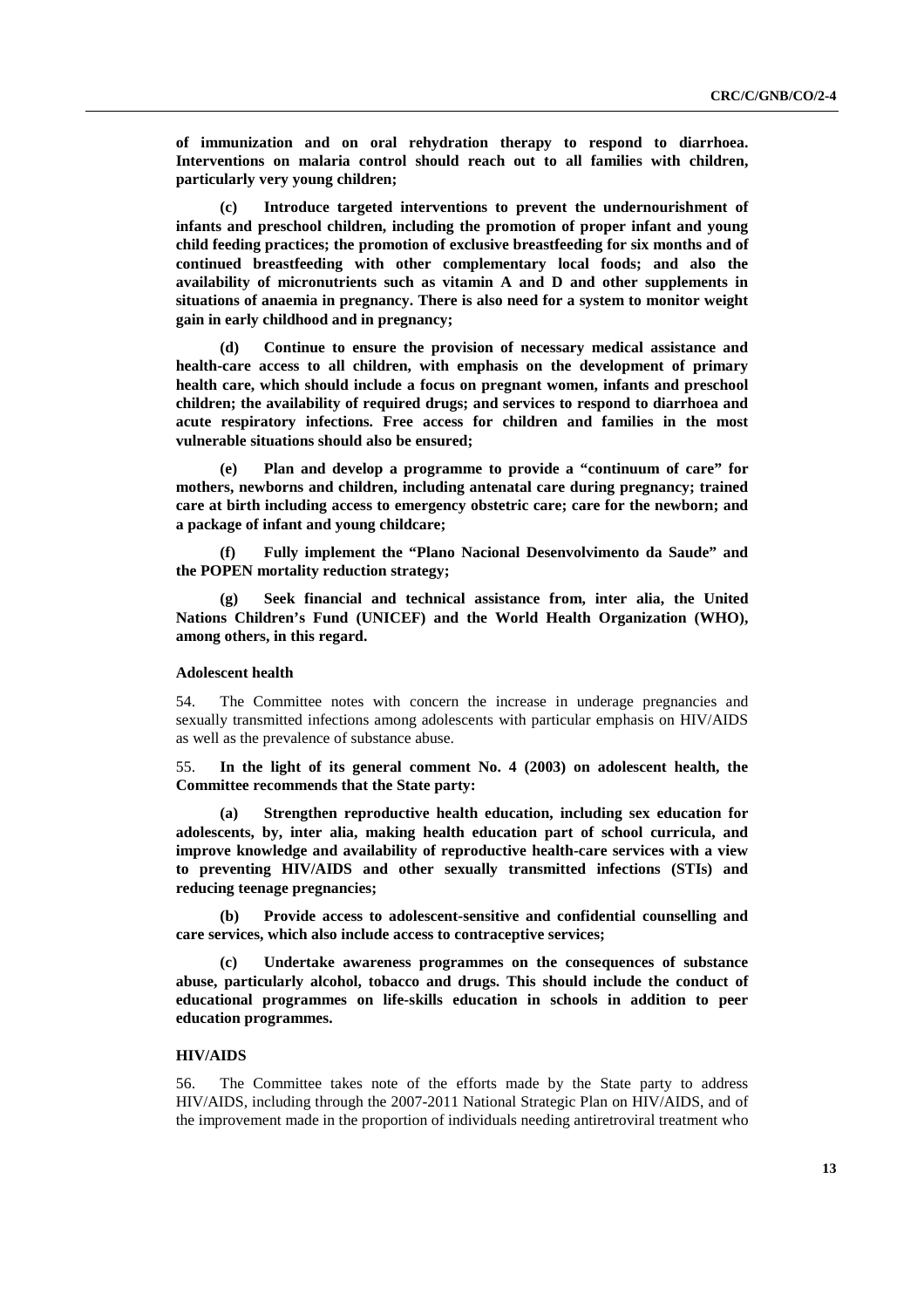receive it. However, it notes the challenges involved in ensuring antiretroviral treatment accessibility to all those who need it. The Committee is concerned that:

(a) The prevalence of HIV is one of the highest in the West African region, and is increasing, and that children, and in particular adolescent girls, are highly vulnerable to contracting HIV/AIDS;

(b) Prevention of mother-to-child transmission services are not decentralized to sites outside the capital Bissau, that testing is insufficient, and early infant HIV diagnosis is not available in the State party; and

(c) There is a shortage of trained health workers.

57. **In the light of its general comment No. 3 on HIV/AIDS and the rights of the child (CRC/GC/2003/3), the Committee recommends that the State party:** 

**(a) Ensure the full and effective implementation of the 2007-2011 National Strategic Plan on HIV/AIDS with adequate targeting of areas and groups that are the most vulnerable;** 

**(b) Strengthen its efforts to reduce the incidence of HIV/AIDS, including through awareness-raising programmes and campaigns;**

**(c) Ensure access to child-sensitive and confidential testing and counselling, without the need for parental consent;** 

Strengthen and expand its efforts and services to prevent mother-to**child transmission of HIV. This should include initiatives to provide education and services to adolescents on reproductive health with information on preventing HIV/AIDS and STIs;** 

**(e) Seek technical assistance from, inter alia, the Joint United Nations Programme on HIV/AIDS (UNAIDS) and UNICEF.** 

#### **Breastfeeding**

58. The Committee takes note of the improvements in breastfeeding rates. However, it is concerned that only 67.2 per cent of children under 6 months of age are exclusively breastfed, contributing to the high infant mortality in the country.

59. **The Committee recommends that the State party:** 

**(a) Strengthen its efforts to ensure that families and all segments of society, with special attention to pregnant women, are informed about the advantages of exclusive breastfeeding for children up to 6 months of age, as well as support of breastfeeding soon after birth, and control of the use of infant formula;** 

**(b) Accelerate efforts to adopt the national nutritional policy that includes a national breastfeeding policy, implement and monitor it;** 

**(c) Implement the WHO International Code of Marketing of Breast-milk Substitutes and the relevant World Health Assembly resolutions, including revitalizing the baby-friendly hospital initiative, and take steps to ratify ILO Convention No. 183 (2000) concerning the revision of the Maternity Protection Convention (Revised), 1952; and** 

**(d) Seek technical cooperation from UNICEF and WHO.**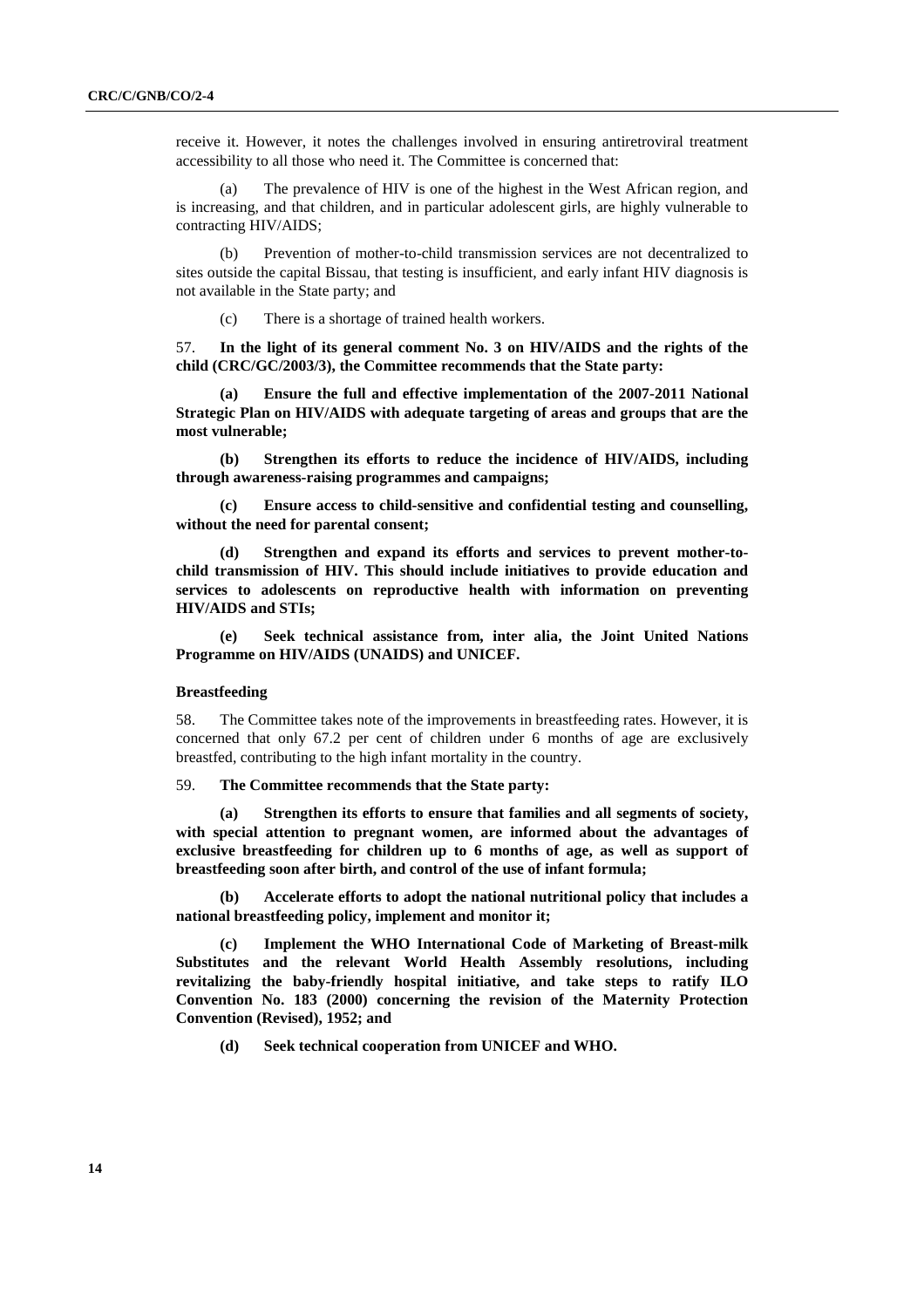#### **Standard of living**

60. The Committee, while noting that child deprivations have declined since 2006 from 54 per cent to 37 per cent, remains deeply concerned that 4 in 10 children live in absolute poverty. The Committee is also concerned that about 44 per cent of the population of the State party have no access to safe drinking water, and 82 per cent have no access to adequate sanitation facilities, proportions that significantly increase in rural areas.

61. **The Committee urges the State party to:** 

**(a) Take immediate and effective measures to ensure the right to an adequate standard of living for all children, as provided under article 27 of the Convention;** 

**(b) Provide parents and families, especially in rural areas, with material assistance and support programmes, particularly with regard to nutrition, clothing, housing, immunization, and access to safe drinking water and adequate sanitation;** 

**(c) Undertake a study on the situation with a view to monitoring trends as well as to designing policies and programmes to address it; and** 

Seek the technical and financial assistance of, inter alia, United Nations **offices, agencies and programmes.** 

## **G. Education, leisure and cultural activities (arts. 28, 29 and 31 of the Convention)**

#### **Education, including vocational training and guidance**

62. The Committee takes note of the progress in access to education with a net attendance ratio (NAR) that increased by 26 percentage points between 2002 and 2010. Nevertheless, the Committee is concerned that:

(a) Only 13 per cent of the State party's annual budget is dedicated to education;

(b) Only 67 per cent of children eligible for primary school are attending school;

(c) Gender parity in education has worsened between 2006 and 2010, as girls have a lower NAR than boys, especially in rural areas, and this distinction increases as the child's age increases to a 12 per cent difference in the NAR of boys and girls at age 12;

(d) There is a lack of trained and qualified teachers, especially female teachers, which may increase girls' vulnerability to violence and abuse in schools;

(e) There are cases of corporal punishment and bullying in schools;

(f) Disparities persist between urban and rural areas, with 83 per cent attendance in urban areas against 57 per cent in rural areas; and

(g) Only 16 per cent of schools go up to 6th grade.

63. **The Committee recommends that the State party:** 

**(a) Seek resources to enforce the law on the organization of the education system and continue to increase funding for education by up to 20 per cent as a longterm goal;** 

**(b) Ensure access to education for all children, reduce school dropouts who could be vulnerable to child labour, sexual exploitation as well as trafficking, and provide specific support for girls to remain in school;**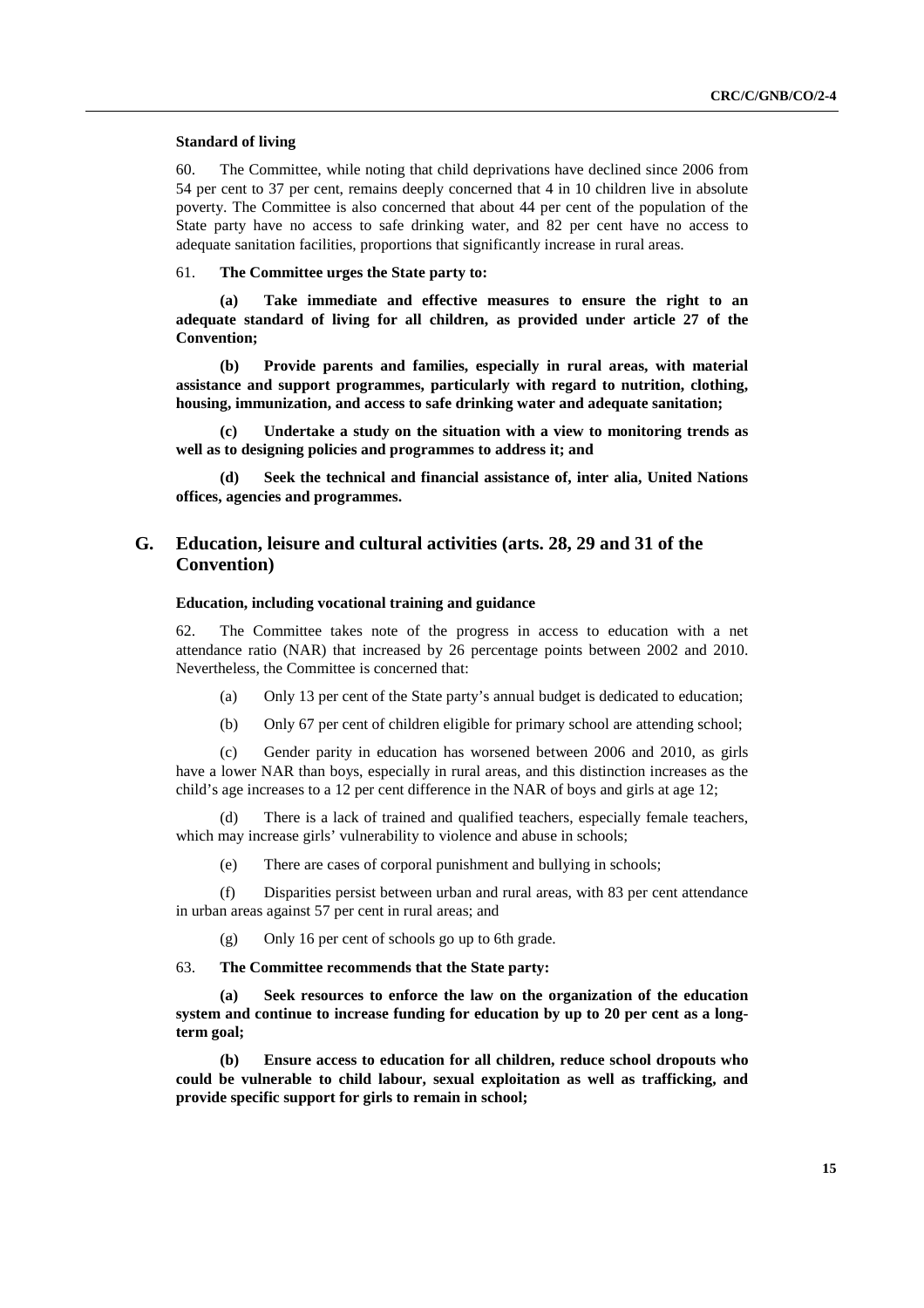**(c) Establish synergy among the education and social protection sectors to develop social mobilization and community-based mechanisms to overcome gender disparities in access to education and completion;** 

**(d) Increase the number of female teachers who would also serve as role models for girls;** 

**(e) Improve the educational infrastructure and the overall quality of education. Quality assessments should be instituted on a regular basis to identify relevant gaps;** 

**(f) Initiate regulations banning all forms of violence in schools, and establish a complaints mechanism to report incidents of corporal punishment as well as bullying, peer violence and harassment, and introduce non-violent forms of discipline as an alternative to corporal punishment; and** 

**(g) Enforce compulsory education in rural areas.** 

## **H. Other special protection measures (arts. 22, 30, 38, 39, 40, 37 (b)-(d), 32- 36 of the Convention)**

#### **Economic exploitation, including child labour**

64. While noting the creation of the National Commission for the Abolition of Child Labour, and the ratification of ILO Conventions No. 138 and No. 182 by the State party to combat child labour, including its worst forms, the Committee is concerned at the increase in child labour between 2006 and 2010 and at the high number of children, particularly the *meninos de criação*, who are economically active, particularly in commerce, domestic service and agriculture. The Committee is also concerned that a large number of those children do not go to school, and as a result of these activities are exposed to dangerous work and long working hours, mistreatment as well as abuse and sexual violence, particularly against girls. The Committee also expresses concern about the lack of information on any investigation or prosecution of persons who may be responsible for child labour.

#### 65. **The Committee recommends that the State party:**

**(a) Develop programmes to implement ILO Conventions No. 138 and No. 187 and address child labour, in particular through ensuring respect for the minimum age of employment, efficient inspection, investigation and prosecution of persons responsible, and making every effort to ensure that children who work continue to have access to education. This should include inspections of work situations in the informal sector where children are present;** 

**(b) Effectively monitor the living conditions of** *meninos de criação* **placed in host families and address cases of economic exploitation of those children, notably by bringing those responsible for such exploitation to justice;** 

**(c) Ensure that working children above the age of 14 benefit from adequate and full protection, including with regard to conditions of work and pay, and seek technical assistance from the ILO International Programme on the Elimination of Child Labour in this regard.** 

#### **Sale, trafficking and abduction**

66. While the Committee notes the adoption of the Act on Trafficking in Persons, Particularly Women and Children, and of the National Action Plan on Human Trafficking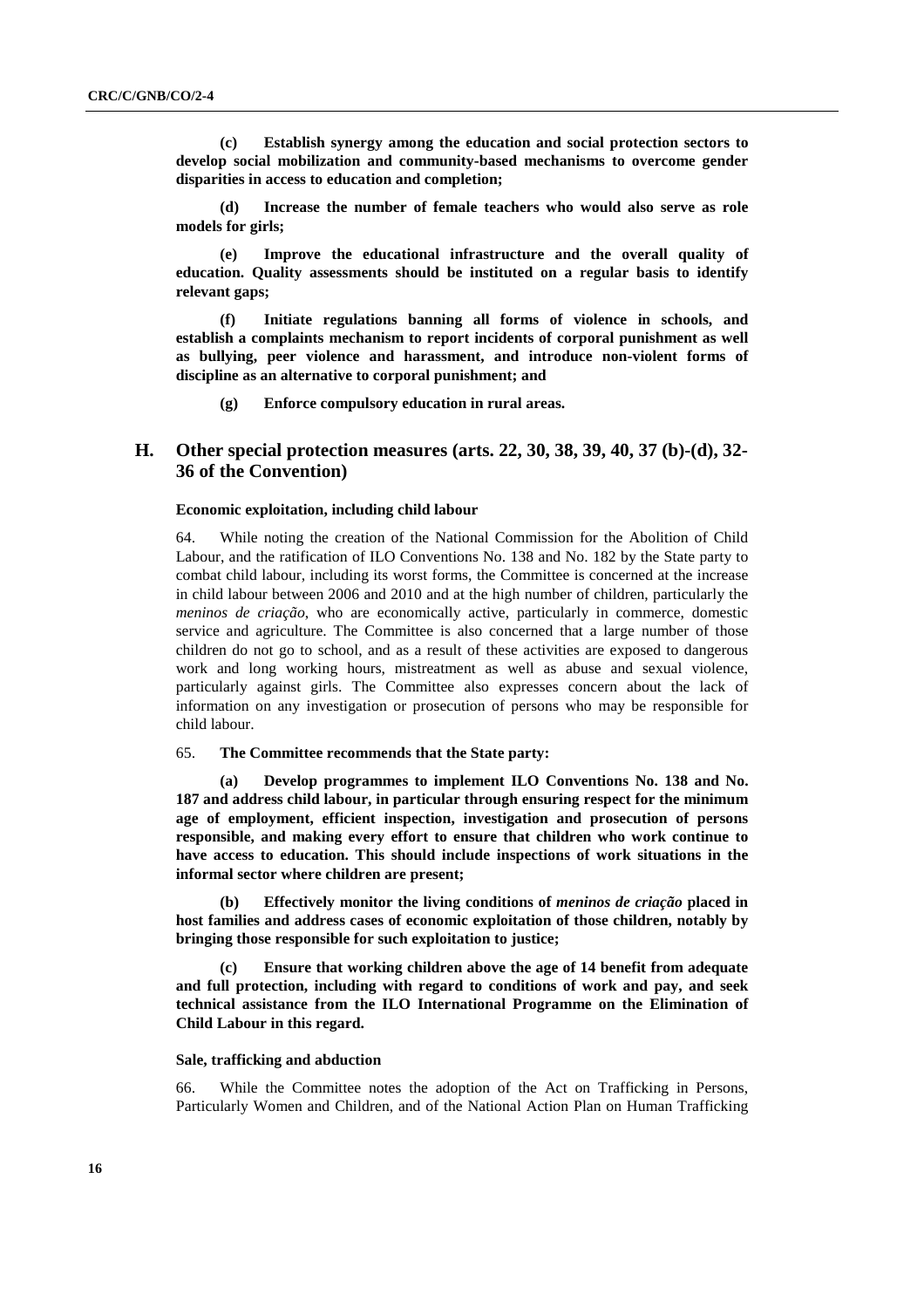and Prevention, as well as the creation of the National Committee on the prevention and fight against trafficking in persons, the Committee is concerned about:

(a) The increasing number of children leaving their communities who may be at risk of being involved in begging, exploitation, the sex trade, or living in precarious conditions;

(b) Trafficking for sexual exploitation inside and outside the country;

(c) That the Act on Trafficking is not sufficiently implemented and, in particular, that the law has not resulted in any known convictions to date.

67. **The Committee urges the State party to:** 

**(a) Conduct an in-depth study on the nature and extent of the sale and abduction of children and internal trafficking in order to address those issues;** 

**(b) Ensure the effective enforcement of relevant legislation, policies and programmes to combat sale and trafficking in children;** 

**(c) Ensure systematic investigation and prosecution of perpetrators of trafficking in, and sale of children and to impose penalties that are commensurate with their crimes and dissuasive enough, as already recommended by the ILO Committee of Experts on the Application of Conventions and Recommendations in 2011;** 

**(d) Ensure the allocation of sufficient human and financial resources for the effective implementation of the National Action Plan to address trafficking;** 

**Ensure that the judiciary, prosecutors, law enforcement officials, social workers and other relevant professionals receive specialized training in combating trafficking in, and sale of children;** 

**(f) Strengthen collaboration among border police, customs and social workers to coordinate support for victims of trafficking and other children in vulnerable situations on the move;** 

**(g) Strengthen awareness-raising programmes, including campaigns on trafficking, in particular targeting vulnerable communities where children are most at risk, including rural areas and areas of poverty;** 

**(h) Take steps to conclude bilateral cooperation agreements with neighbouring countries to combat child trafficking efficiently;** 

**(i) Ensure protection of children who have been victims of trafficking and sale, including a formal determination of the best interests of the child; the adoption of child-specific protection measures, such as the appointment of guardians; the gathering of information on the role parents might have played in the trafficking situation of their children; the observance of specific safeguards in cases of repatriation of unaccompanied or separated children; and rehabilitation and social integration of child victims;** 

**(j) Address the root causes of trafficking, sale and exploitation by increasing its efforts to both improve as well as expand access to education for both girls and boys, so that children are not vulnerable to child labour and sexual exploitation nor trafficking. This also includes the importance of enforcing child labour laws.** 

#### **Administration of juvenile justice**

68. The Committee is concerned at the number of children in adult jails and the illtreatment of children in custody by police, including in pretrial detention, and the absence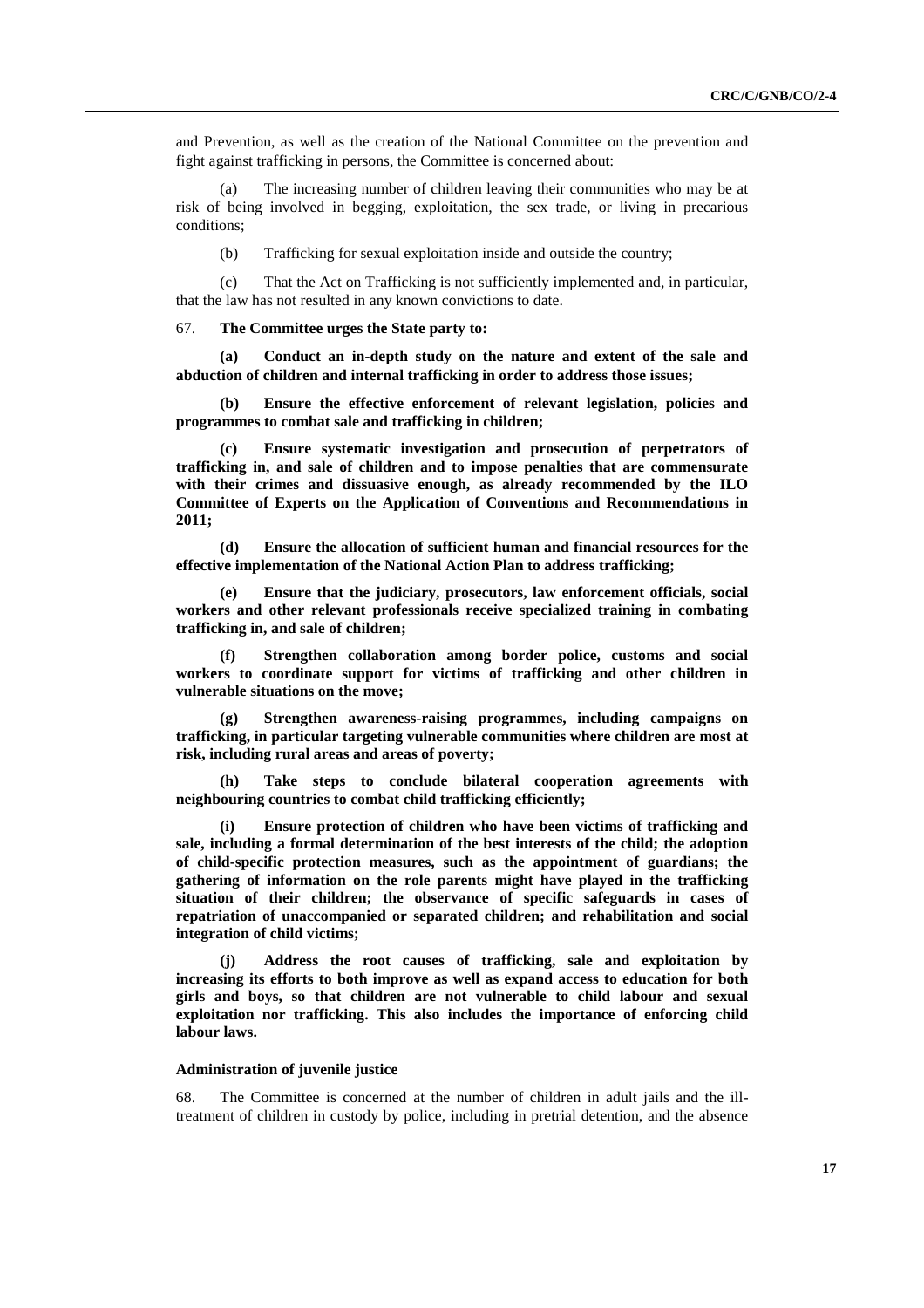of penal procedural rules during their trial. The Committee is equally concerned about the lack of information on measures taken to prevent children from coming into conflict with the law.

69. **The Committee reiterates its previous recommendation that the State party bring the system of juvenile justice fully into line with the Convention, in particular articles 37, 39 and 40, and with other relevant standards including the United Nations Standard Minimum Rules for the Administration of Juvenile Justice (Beijing Rules), the United Nations Guidelines for the Prevention of Juvenile Delinquency (Riyadh Guidelines), the United Nations Rules for the Protection of Juveniles Deprived of their Liberty (Havana Rules), the Guidelines for Action on Children in the Criminal Justice System; and the Committee's general comment No. 10 (2007) on children's rights in juvenile justice. The Committee also recommends that the State party seek technical assistance from the United Nations Country Team, including UNICEF, as well as from the Office of the United Nations High Commissioner for Human Rights (OHCHR) in the implementation of the above recommendations.** 

### **I. Ratification of international human rights instruments**

70. **The Committee recommends that the State party, in order to further strengthen the fulfilment of children's rights, ratify the core human rights instruments to which it is not yet a party, namely the Optional Protocol to the Convention on the Rights of the Child on the involvement of children in armed conflict, the Optional Protocol to the Convention on a communication procedure, the Convention against Torture and Other Cruel, Inhuman or Degrading Treatment or Punishment, the International Convention on the Protection of the Rights of All Migrant Workers and Members of Their Families, the Convention on the Rights of Persons with Disabilities, and the International Convention for the Protection of All Persons from Enforced Disappearance.** 

71. **The Committee invites the State party to submit its report under the Optional Protocol to the Convention on the Rights of the Child on the sale of children, child prostitution and child pornography which was due in December 2012.** 

### **J. Cooperation with regional and international bodies**

72. **72. The Committee recommends that the State party cooperate with the African Committee of Experts on the Rights and Welfare of the Child of the African Union towards the implementation of the Convention and other human rights instruments, both in the State party and in other African Union member States.** 

#### **K. Follow-up and dissemination**

73. **The Committee recommends that the State party take all appropriate measures to ensure that the present recommendations are fully implemented by, inter alia, transmitting them to the Head of State, the National People's Assembly, relevant ministries, the Supreme Court and local authorities for appropriate consideration and further action.** 

74. **The Committee also recommends that the combined second, third and fourth periodic reports and the written replies by the State party and the related recommendations (concluding observations) be made widely available in the languages of the country, including (but not exclusively) through the Internet, to the**